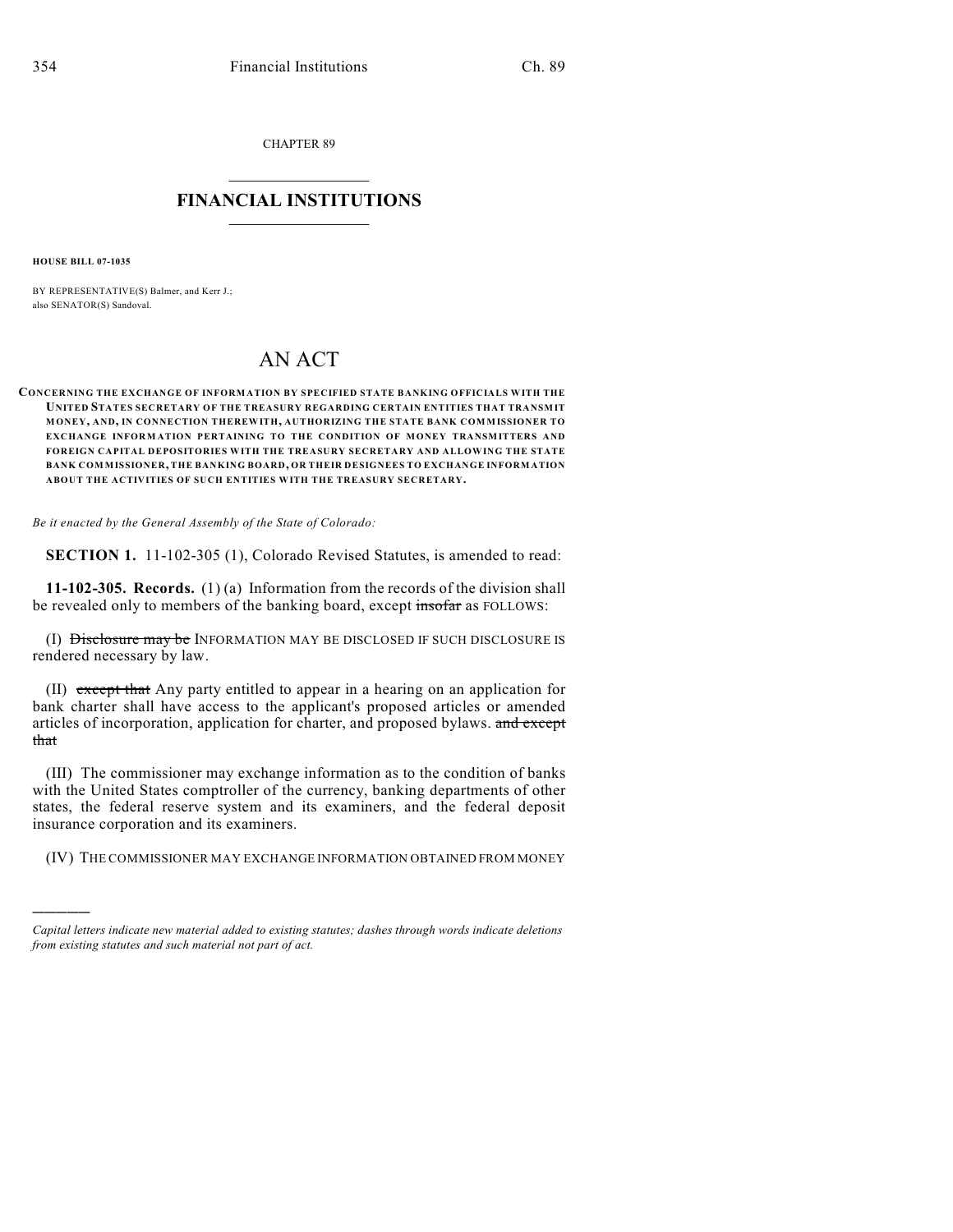## Ch. 89 Financial Institutions 355

TRANSMITTERS AND FOREIGN CAPITAL DEPOSITORIES WITH THE UNITED STATES SECRETARY OF THE TREASURY OR THE SECRETARY'S DESIGNEES PERTAINING TO COMPLIANCE WITH FEDERAL MONEY LAUNDERING AND OTHER FINANCIAL CRIMES LAWS, INCLUDING, BUT NOT LIMITED TO, THE "BANK SECRECY ACT", THE "RIGHT TO FINANCIAL PRIVACY ACT OF 1978", THE "MONEY LAUNDERING CONTROL ACT OF 1986", AND THE "ANNUNZIO-WYLIE ANTI-MONEY LAUNDERING ACT".

(b) Notwithstanding any other provision of articles 101 to 109 of this title to the contrary, the commissioner, the commissioner's deputies, and the members of the banking board may disclose any information in the records of the division or acquired by them in the discharge of their duties that is publicly available from the federal deposit insurance corporation, the United States comptroller of the currency, or the federal reserve system or the disclosure of which has been specifically authorized by the board of directors of the financial institution to which such information relates.

**SECTION 2.** 11-102-306, Colorado Revised Statutes, is amended to read:

**11-102-306. Information confidential.** (1) The banking board, the bank commissioner, and all deputies and employees of the division shall not divulge any information acquired by them in the discharge of their duties except insofar as disclosure may be rendered necessary by law.

(2) The banking board, the commissioner, and their designees may exchange information with the United States comptroller of the currency, the federal deposit insurance corporation, the board of governors of the federal reserve system, the federal home loan bank in which an institution is a member or is making an application to become a member, the executive director of the department of regulatory agencies, the division of financial services, and banking regulatory agencies of other states, subject to any confidentiality agreement entered into between the banking board or the commissioner and the United States comptroller of the currency, the federal deposit insurance corporation, the board of governors of the federal reserve system, or the federal home loan bank in which an institution is a member or is making an application to become a member. In addition, the banking board, the commissioner, and their designees may exchange information obtained by the banking board as RELATING to:

(a) Possible violations of the federal "Employee Retirement Income Security Act of 1974", 29 U.S.C. sec. 1001 et seq., with the federal department of labor or the executive director of the department of regulatory agencies;

(b) In addition, the banking board, the commissioner, and their respective designees may exchange information obtained by the banking board as to Possible criminal violations of federal law relating to the activities of a federally insured institution with the federal bureau of investigation or the executive director of the department of regulatory agencies; AND

(c) THE ACTIVITIES OF MONEY TRANSMITTERS AND FOREIGN CAPITAL DEPOSITORIES PERTAINING TO COMPLIANCE WITH FEDERAL MONEY LAUNDERING AND OTHER FINANCIAL CRIMES LAWS, INCLUDING, BUT NOT LIMITED TO, THE "BANK SECRECY ACT", THE "RIGHT TO FINANCIAL PRIVACY ACT OF 1978", THE "MONEY